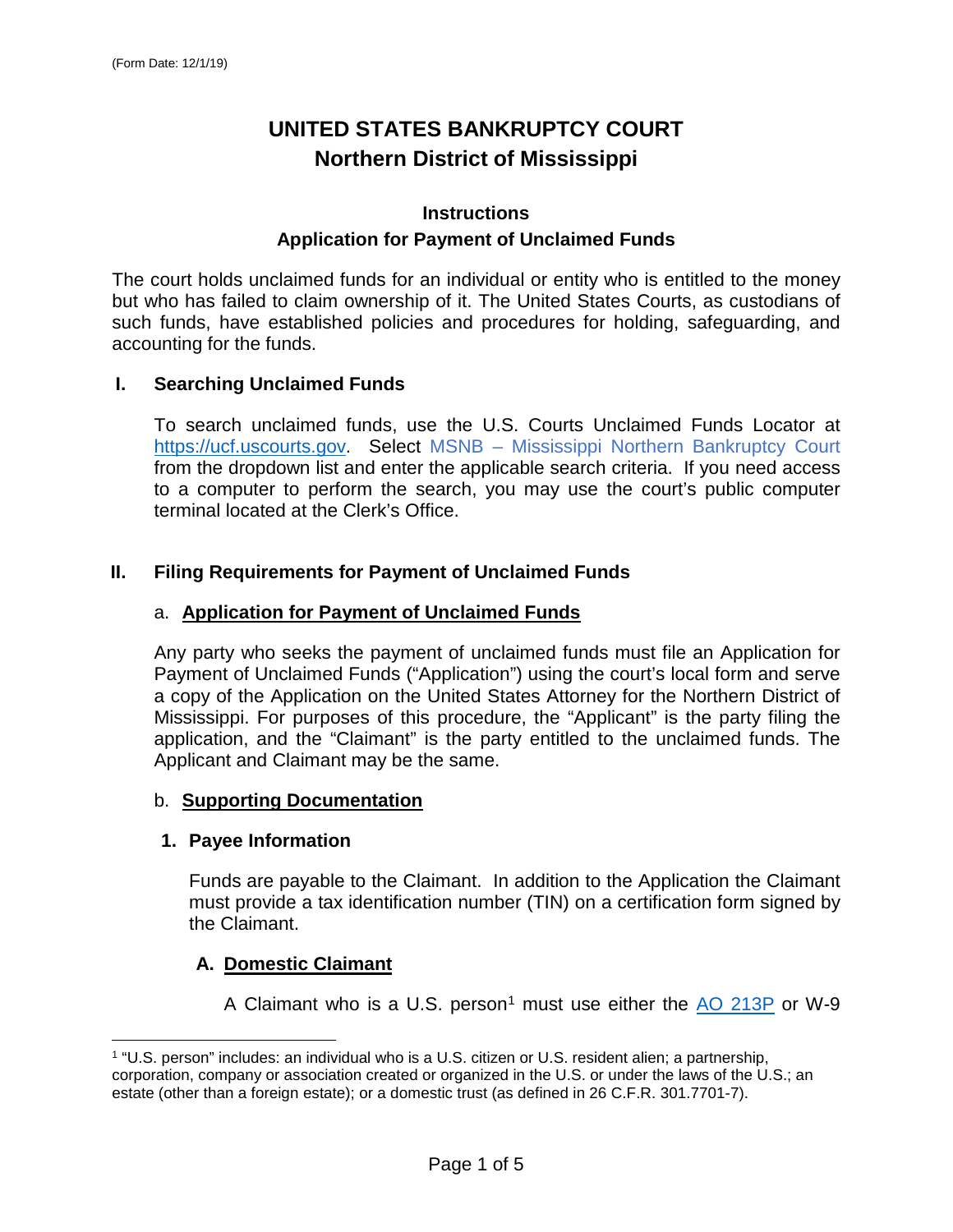certification form (available on the Internal Revenue Service (IRS) website at [https://www.irs.gov/\)](https://www.irs.gov/).

If a Claimant wants payment via Electronic Funds Transfer (EFT), the Claimant must submit the AO 213P form.

# **B. Foreign Claimant**

A foreign Claimant must submit a W-8 certification form (available on the IRS website at [https://www.irs.gov/\)](https://www.irs.gov/) accompanied by the [AO-215 form.](https://www.uscourts.gov/forms/other-forms)

# **2. Additional Supporting Documentation**

Requirements for additional supporting documentation vary depending on the type of Claimant and whether a third party represents the Claimant. Please read the instructions below to identify what supporting documents must accompany the Application.

The Claimant must provide sufficient documentation to establish the Claimant's identity and entitlement to the funds. The form of proof of identity must be unredacted and contain the Claimant's current address. If there are joint Claimants, then both Claimants must provide supporting documentation.

# **A. Owner of Record**

The Owner of Record is the original payee entitled to the funds. If the Claimant is the Owner of Record, the following additional documentation is required:

# **i. Owner of Record - Individual**

- a. Proof of identity of the Owner of Record (*e.g*., unredacted copy of driver's license, other state-issued identification card, or U.S. passport that includes current address); and
- b. A notarized signature of the Owner of Record (incorporated in the application).

# **ii. Owner of Record - Business or Government Entity**

- a. Application must be signed by an authorized representative for and on behalf of the business or government entity;
- b. A notarized statement of the signing representative's authority; and
- c. Proof of identity of the signing representative (*e.g.,* unredacted copy of driver's license, other state-issued identification card, or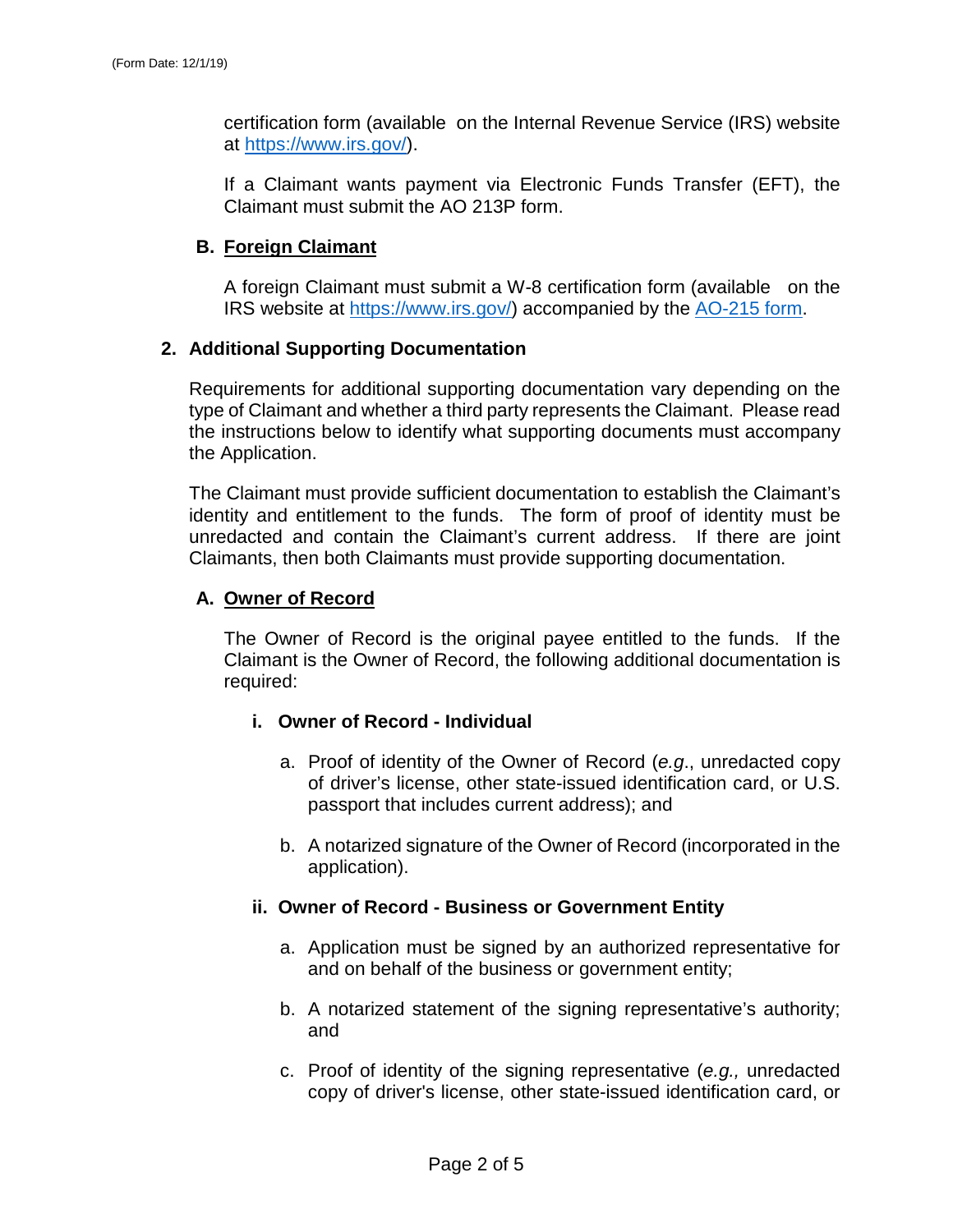U.S. passport that includes current address).

If the Owner of Record's name has changed since the funds have been deposited with the court, then the Claimant must provide proof of the name change.

### **B. Successor Claimant**

A successor Claimant may be entitled to the unclaimed funds as a result of assignment, purchase, merger, acquisition, succession or by other means. If the Claimant is a successor to the original Owner of Record, the following documentation is required:

#### **i. Successor Claimant - Individual**

- a. Proof of identity of the successor Claimant (*e.g.*, unredacted copy of driver's license, other state-issued identification card, or U.S. passport that includes current address);
- b. A notarized signature of the successor Claimant (incorporated in the application); and
- c. Documentation sufficient to establish chain of ownership or the transfer of claim from the original Owner of Record.

#### **ii. Successor Claimant – Business or Government Entity**

- a. Application must be signed by an authorized representative for and on behalf of the successor entity;
- b. A notarized statement of the signing representative's authority;
- c. A notarized power of attorney signed by an authorized representative of the successor entity;
- d. Proof of identity of the signing representative (*e.g.*, unredacted copy of driver's license, other state-issued identification card, or U.S. passport that includes current address); and
- e. Documentation sufficient to establish chain of ownership or the transfer of claim from the original Owner of Record.

#### **iii. Deceased Claimant's Estate**

a. Proof of identity of the estate representative (*e.g.*, unredacted copy of driver's license, other state-issued identification card, or U.S. passport that includes current address);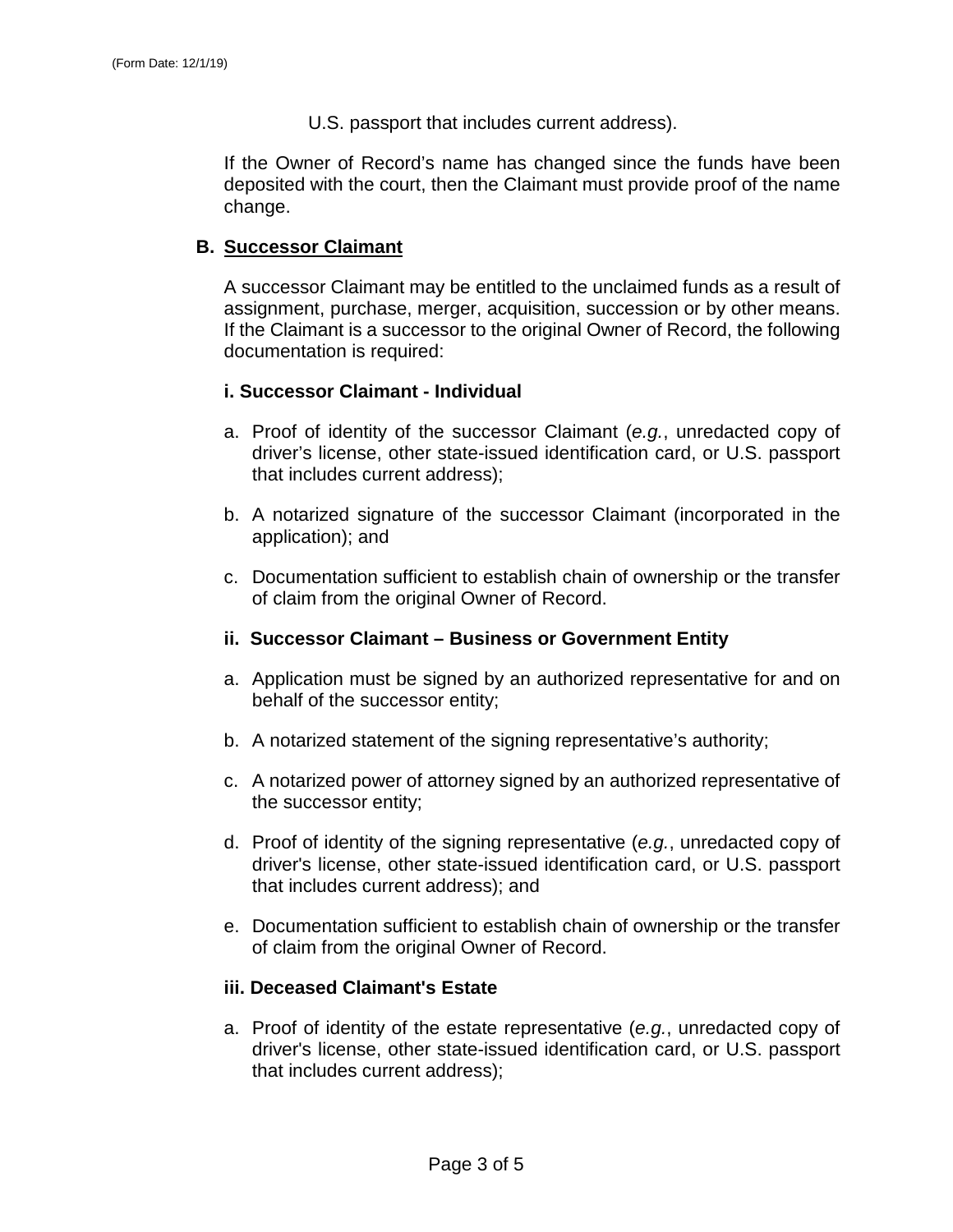- b. Certified copies of probate documents or other documents authorizing the representative to act on behalf of the decedent or decedent's estate in accordance with applicable state law (*e.g.*, small estate affidavit); and
- c. Documentation sufficient to establish the deceased Claimant's identity and entitlement to the funds.

# **C. Claimant Representative**

If the Applicant is the Claimant's attorney or other representative, the following documentation is required:

- i. Proof of identity of the representative (*e.g.,* unredacted copy of driver's license, other state-issued identification card, or U.S. passport that includes current address);
- ii. A notarized power of attorney signed by the Claimant (or Claimant's authorized representative) on whose behalf the representative is acting; and
- iii. Documentation sufficient to establish the Claimant's identity and entitlement to the funds, as set forth above.

# c. **Proposed Order**

Applicant must provide the court a proposed order using the court's local form *Order Granting Application for Payment of Unclaimed Funds*.

# d. **Filing the Application**

The Claimant or their representative may submit the application, supporting documentation, certificate of service, and proposed order in the following manner:

# **A. Registered ECF Users**

A registered ECF User must file the documents through the ECF system using the below events:

# **Application, Certificate Service, and Proposed Order**:

Bankruptcy > Motions/Applications> Release Funds from Court Registry

# **Supporting Documents**:

Bankruptcy > Other> Supporting Documents Re Unclaimed Funds (Document Restricted)